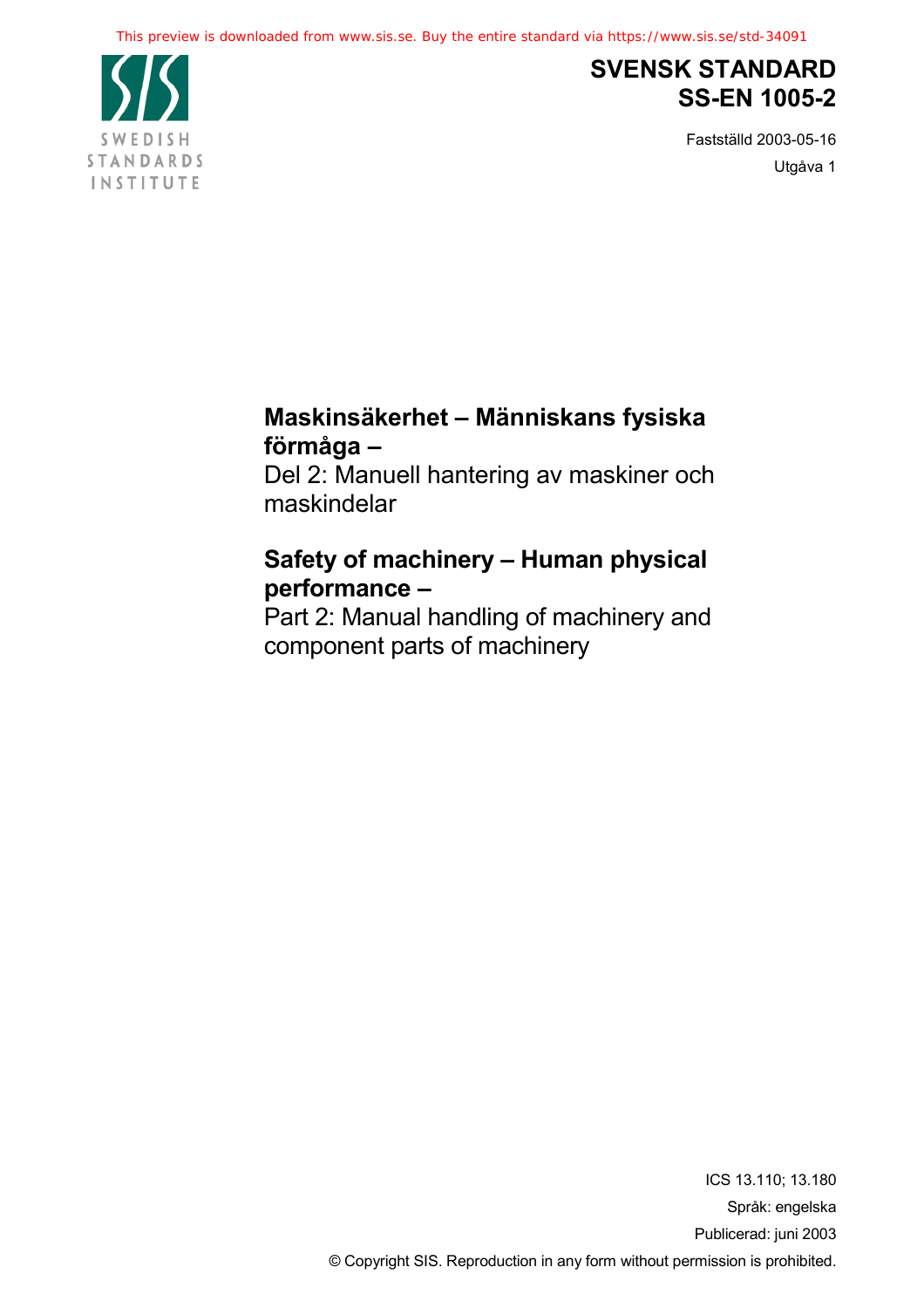Europastandarden EN 1005-2:2003 gäller som svensk standard. Detta dokument innehåller den officiella engelska versionen av EN 1005-2:2003.

The European Standard EN 1005-2:2003 has the status of a Swedish Standard. This document contains the official English version of EN 1005-2:2003.

Dokumentet består av 31 sidor.

Upplysningar om **sakinnehållet** i standarden lämnas av SIS, Swedish Standards Institute, tel 08 - 555 520 00.

Standarder kan beställas hos SIS Förlag AB som även lämnar **allmänna upplysningar** om svensk och utländsk standard. *Postadress*: SIS Förlag AB, 118 80 STOCKHOLM *Telefon*: 08 - 555 523 10. *Telefax*: 08 - 555 523 11 *E-post*: sis.sales@sis.se. *Internet*: www.sis.se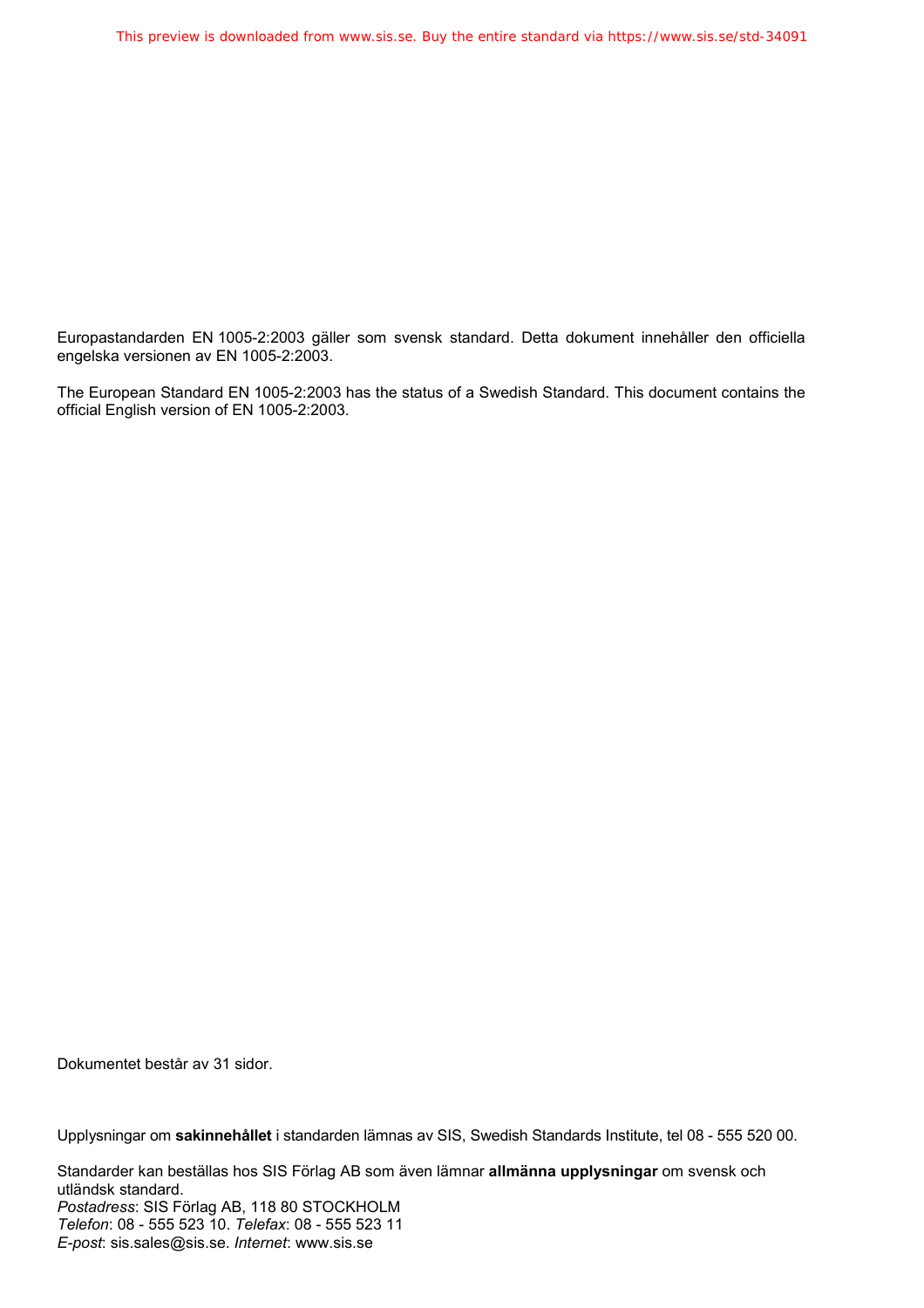# EUROPEAN STANDARD NORME EUROPÉENNE EUROPÄISCHE NORM

## **EN 1005-2**

April 2003

ICS 13.110; 13.180

English version

### Safety of machinery - Human physical performance - Part 2: Manual handling of machinery and component parts of machinery

Sécurité des machines - Performance physique humaine - Partie 2: Manutention manuelle de machines et d'éléments de machines

Sicherheit von Maschinen - Menschliche körperliche Leistung - Teil 2: Manuelle Handhabung von Gegenständen in Verbindung mit Maschinen und Maschinenteilen

This European Standard was approved by CEN on 13 February 2003.

CEN members are bound to comply with the CEN/CENELEC Internal Regulations which stipulate the conditions for giving this European Standard the status of a national standard without any alteration. Up-to-date lists and bibliographical references concerning such national standards may be obtained on application to the Management Centre or to any CEN member.

This European Standard exists in three official versions (English, French, German). A version in any other language made by translation under the responsibility of a CEN member into its own language and notified to the Management Centre has the same status as the official versions.

CEN members are the national standards bodies of Austria, Belgium, Czech Republic, Denmark, Finland, France, Germany, Greece, Hungary, Iceland, Ireland, Italy, Luxembourg, Malta, Netherlands, Norway, Portugal, Slovakia, Spain, Sweden, Switzerland and United Kingdom.



EUROPEAN COMMITTEE FOR STANDARDIZATION COMITÉ EUROPÉEN DE NORMALISATION EUROPÄISCHES KOMITEE FÜR NORMUNG

**Management Centre: rue de Stassart, 36 B-1050 Brussels**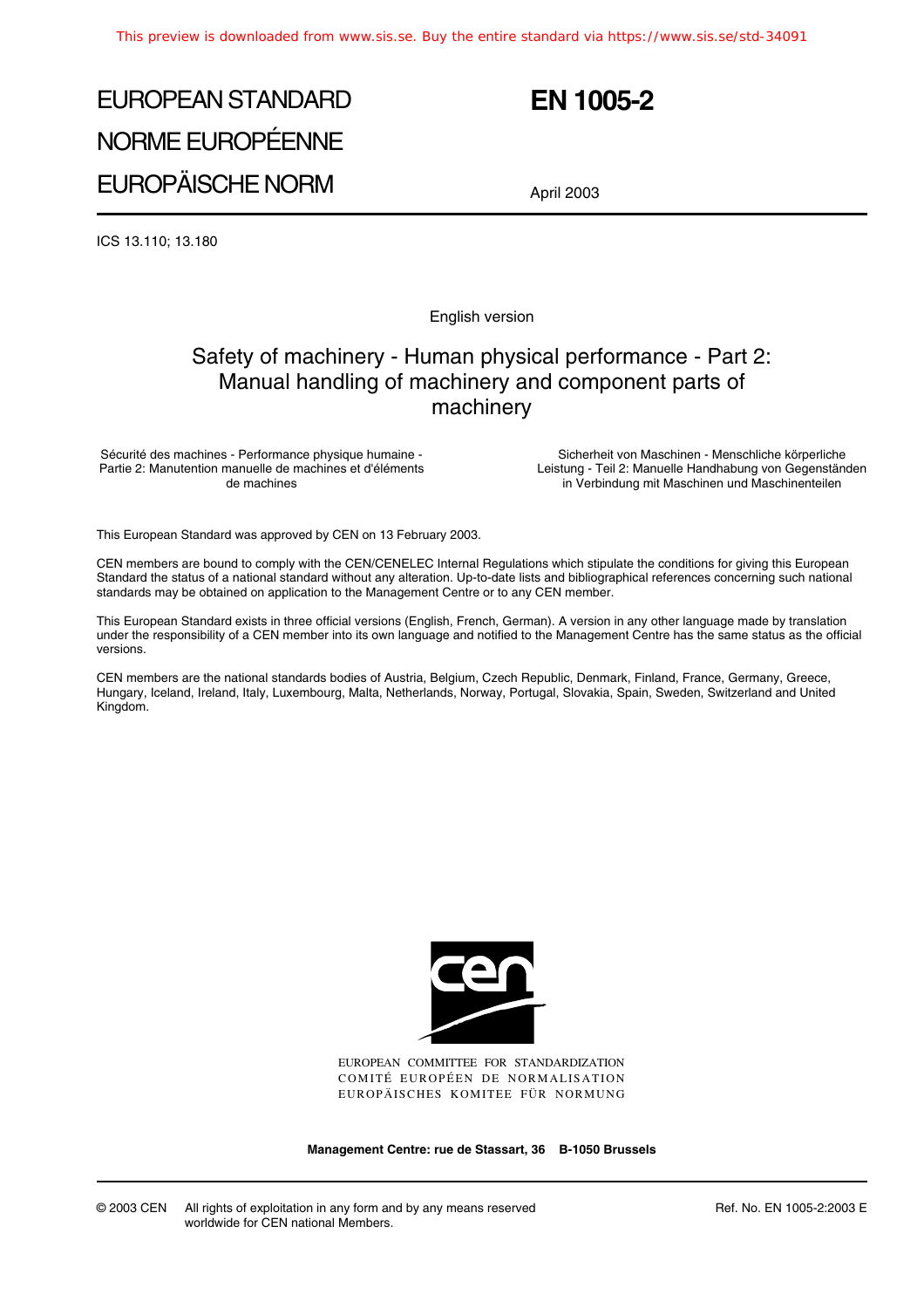### **Contents**

|                |                                                                                                | page |  |
|----------------|------------------------------------------------------------------------------------------------|------|--|
|                |                                                                                                |      |  |
|                |                                                                                                |      |  |
| 1              |                                                                                                |      |  |
| $\overline{2}$ |                                                                                                |      |  |
| 3              |                                                                                                |      |  |
| 4<br>4.1       | Recommendations for the design of machinery and component parts where objects are lifted,      |      |  |
| 4.2            |                                                                                                |      |  |
| 4.2.1          |                                                                                                |      |  |
| 4.2.2          |                                                                                                |      |  |
| 4.3            | Risk assessment and recommendations for the design of machinery and component parts            |      |  |
| 4.3.1          |                                                                                                |      |  |
| 4.3.2          | Hazard identification, risk estimation, risk evaluation and recommendations for risk reduction |      |  |
|                |                                                                                                |      |  |
| 4.3.3          |                                                                                                |      |  |
| 4.4            |                                                                                                |      |  |
|                |                                                                                                |      |  |
| A.1<br>A.2     |                                                                                                |      |  |
| A.2.1          |                                                                                                |      |  |
| A.2.2          |                                                                                                |      |  |
| A.2.3          |                                                                                                |      |  |
|                |                                                                                                |      |  |
|                |                                                                                                |      |  |
|                |                                                                                                |      |  |
|                |                                                                                                |      |  |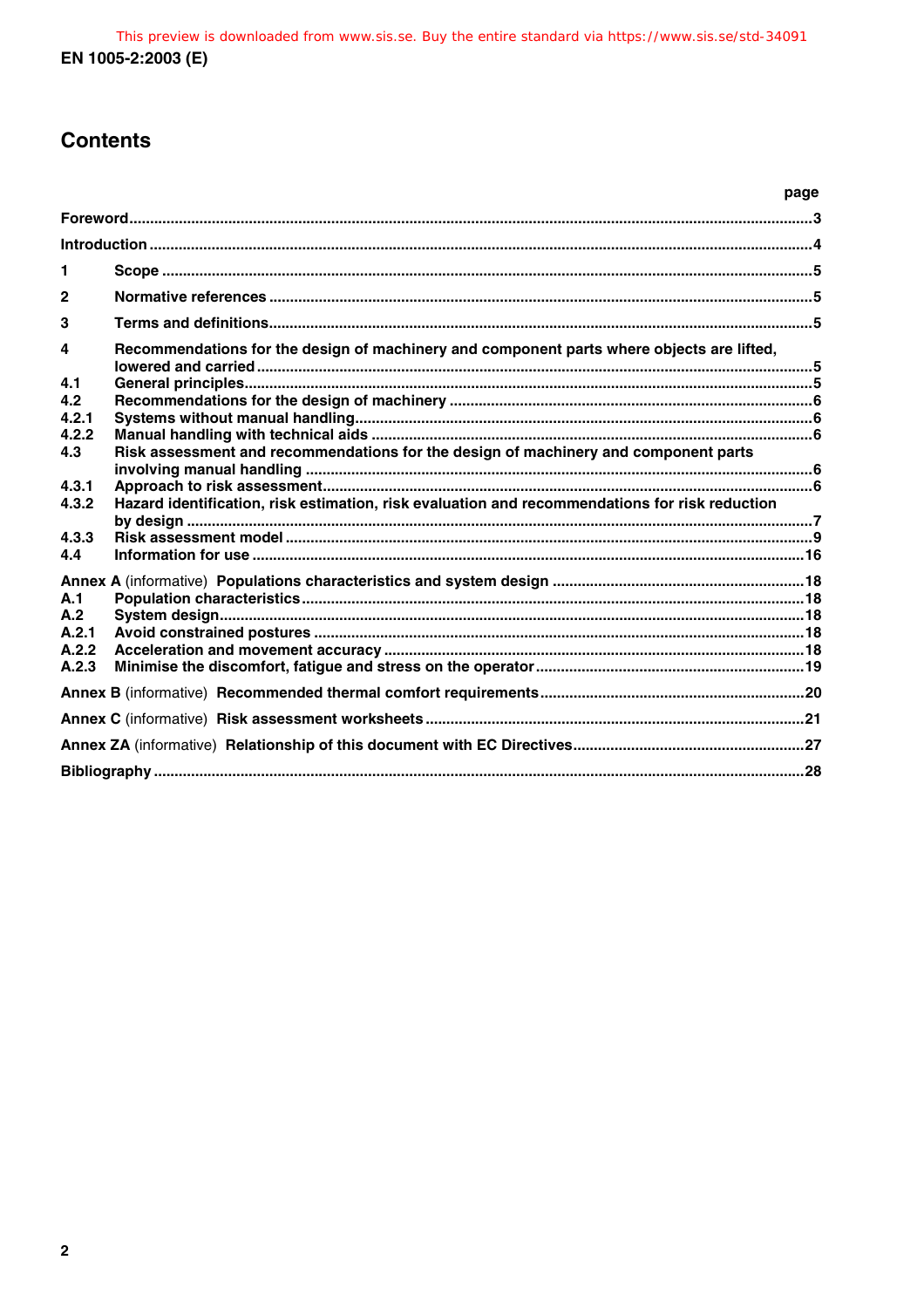### **Foreword**

This document (EN 1005-2:2003) has been prepared by Technical Committee CEN /TC 122, "Ergonomics", the secretariat of which is held by DIN.

This European Standard shall be given the status of a national standard, either by publication of an identical text or by endorsement, at the latest by October 2003, and conflicting national standards shall be withdrawn at the latest by October 2003.

This document has been prepared under a mandate given to CEN by the European Commission and the European Free Trade Association and supports essential requirements of EC Directive(s).

For relationship with EC Directives, see informative annex ZA, which is an integral part of this document.

EN 1005 consists of the following parts, under the general title "Safety of machinery - Human physical performance":

- Part 1: Terms and definitions;
- Part 2: Manual handling of machinery and component parts of machinery;
- Part 3: Recommended force limits for machinery operation;
- Part 4<sup>1)</sup>: Evaluation of working postures and movements in relation to machinery;
- Part  $5^{1}$ : Risk assessment for repetitive handling at high frequency.

Annexes A, B and C are for informative.

This document includes a Bibliography.

j

According to the CEN/CENELEC Internal Regulations, the national standards organizations of the following countries are bound to implement this European Standard: Austria, Belgium, Czech Republic, Denmark, Finland, France, Germany, Greece, Hungary, Iceland, Ireland, Italy, Luxembourg, Malta, Netherlands, Norway, Portugal, Slovakia, Spain, Sweden, Switzerland and the United Kingdom.

<sup>1)</sup> This European Standard is under preparation by CEN/TC 122/WG 4 "Biomechanics".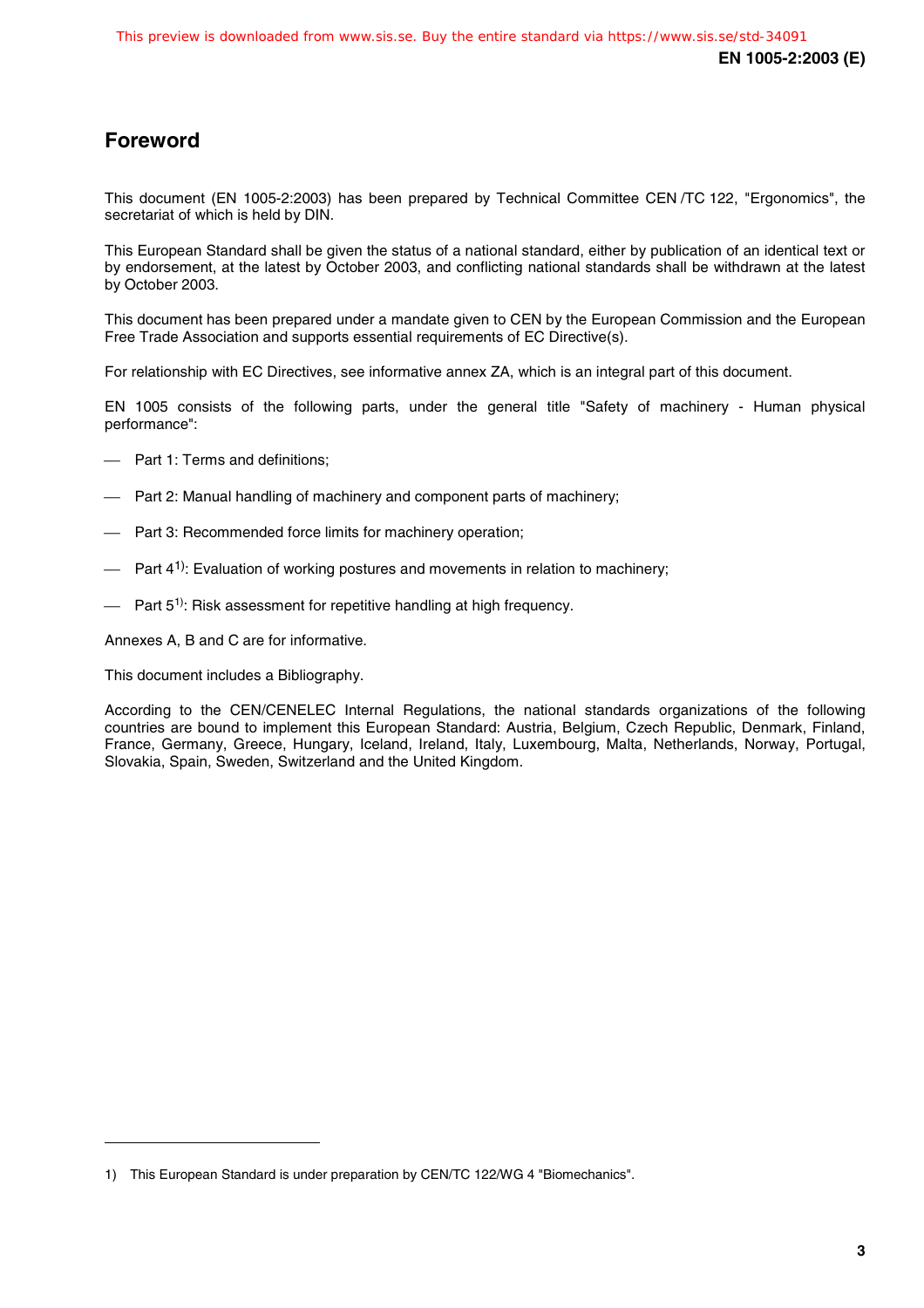### **Introduction**

When designing and constructing machinery, the manufacturer should meet the essential requirements for safety and health set out in the Machinery Directive. The manufacturer should assess the hazards of the machine and consider these hazards related to the life cycle of the machine.

This European Standard is one of several ergonomic standards for the safety of machinery. EN 614-1 describes the principles to be applied by designers in order to accommodate ergonomic factors.

This standard has been prepared to be a harmonised standard in the sense of the Machinery Directive and associated EFTA regulations.

This European Standard is a type B standard as stated in EN 1070.

The provisions of this document can be supplemented or modified by a type C standard.

NOTE For machines which are covered by the scope of a type C standard and which have been designed and built according to the provisions of that standard, the provisions of that type C standard take precedence over the provisions of this type B standard.

Manual handling of loads can lead to a high risk of injury to the musculoskeletal system if the loads to be handled are too heavy, and/or handled at high frequencies for long durations and/or in awkward postures. Disorders of the musculoskeletal system are of a common occurrence throughout Europe. Manually applied effort is often required by operators working with machines for their intended purpose. Risks exist if the design of the machinery is not in accordance with ergonomic design principles. When designing and constructing machinery where manual handling is required, this standard provides relevant data for working posture, load, frequency and duration. The design criteria given in this standard can be used by the designer when making risk assessments.

This standard requires machinery designers to adopt a three stage approach to:

- a) avoid manual handling activities wherever possible;
- b) utilise technical aids;
- c) further reduce the inherent level of risk by optimising handling activities.

For machines and their component parts which cannot be moved or transported by hand, see 4.2 in EN 292-2:1991.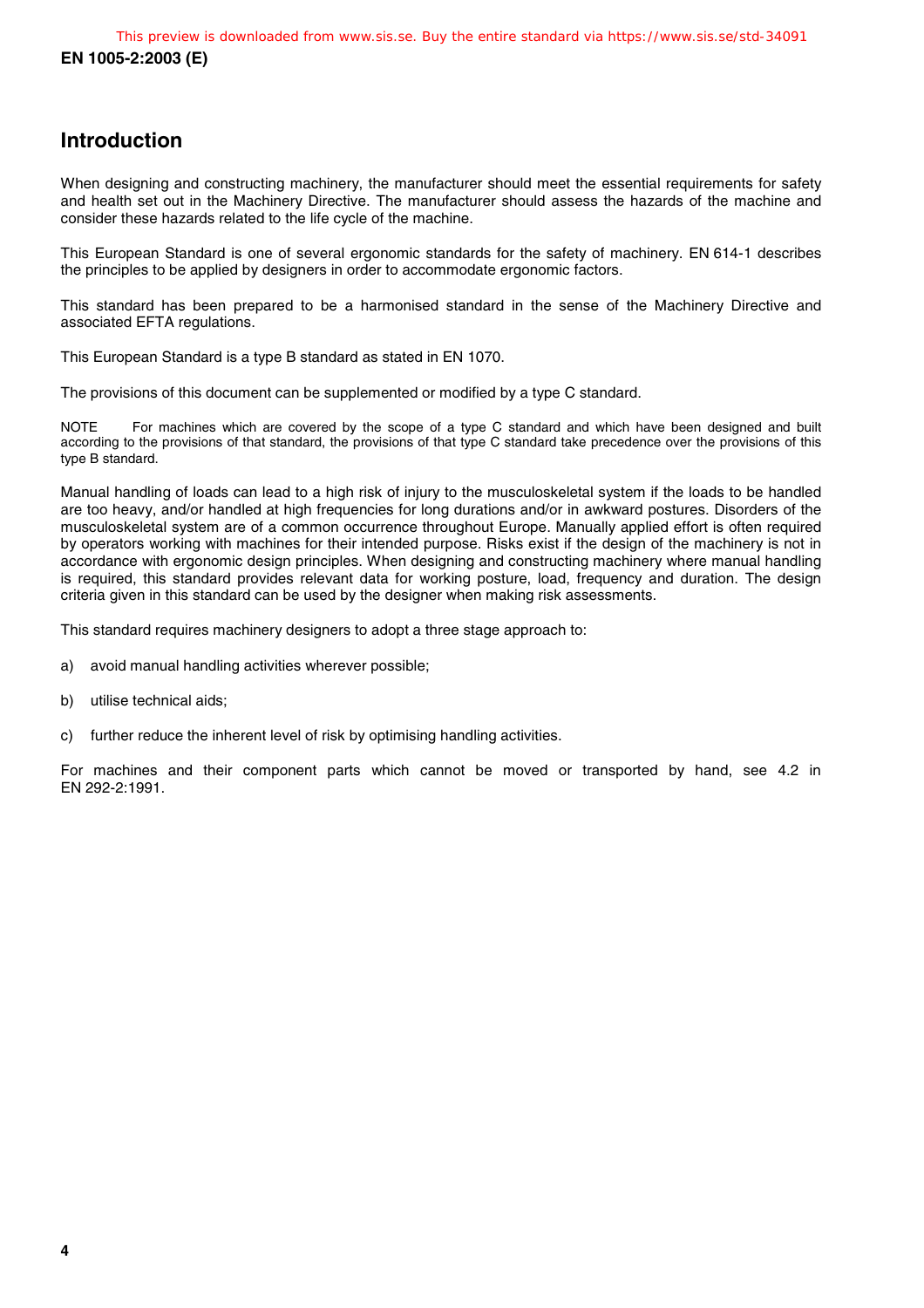#### **1 Scope**

This European Standard specifies ergonomic recommendations for the design of machinery involving manual handling of machinery and component parts of machinery, including tools linked to the machine, in professional and domestic applications.

This European Standard applies to the manual handling of machinery, component parts of machinery and objects processed by the machine (input/output) of 3 kg or more, for carrying less than 2 m. Objects of less than 3 kg are dealt with in prEN 1005-51). The standard provides data for ergonomic design and risk assessment concerning lifting, lowering and carrying in relation to the assembly/erection, transport and commissioning (assembly, installation, adjustment), operation, fault finding, maintenance, setting, teaching or process changeover and decommissioning, disposal and dismantling of machinery.

This standard provides current data on the general population and certain sub-populations (clarified in annex A).

This part of the standard does not cover the holding of objects (without walking), pushing or pulling of objects, hand-held machines, or handling while seated.

This document is not applicable to specify the machinery which are manufactured before the date of publication of this document by CEN.

#### **2 Normative references**

This European Standard incorporates by dated or undated reference, provisions from other publications. These normative references are cited at the appropriate places in the text, and the publications are listed hereafter. For dated references, subsequent amendments to or revisions of any of these publications apply to this European Standard only when incorporated in it by amendment or revision. For undated references the latest edition of the publication referred to applies (including amendments).

EN 292-2:1991, Safety of machinery – Basic concepts, general principles for design – Part 2: Technical principles and specifications.

EN 614-1, Safety of machinery – Ergonomic design principles – Part 1: Terminology and general principles.

EN 1005-1:2001, Safety of machinery – Human physical performance – Part 1: Terms and definitions.

EN 1050, Safety of machinery – Principles for risk assessment.

EN 1070:1998, Safety of machinery – Terminology.

#### **3 Terms and definitions**

For the purposes of this European Standard, the terms and definitions given in EN 1005-1:2001 and EN 1070:1998 apply.

#### **4 Recommendations for the design of machinery and component parts where objects are lifted, lowered and carried**

#### **4.1 General principles**

In order to minimise the risks to the health and safety of the operator, when lifting, lowering and carrying the machine or component parts, the designer/manufacturer of the machine shall:

a) establish whether or not a hazard exists when manual handling activities are performed in relation to the intended use of the machine. If a hazard exists, the risk assessment model should be applied. (see 4.3.1, 4.3.2 and 4.3.3);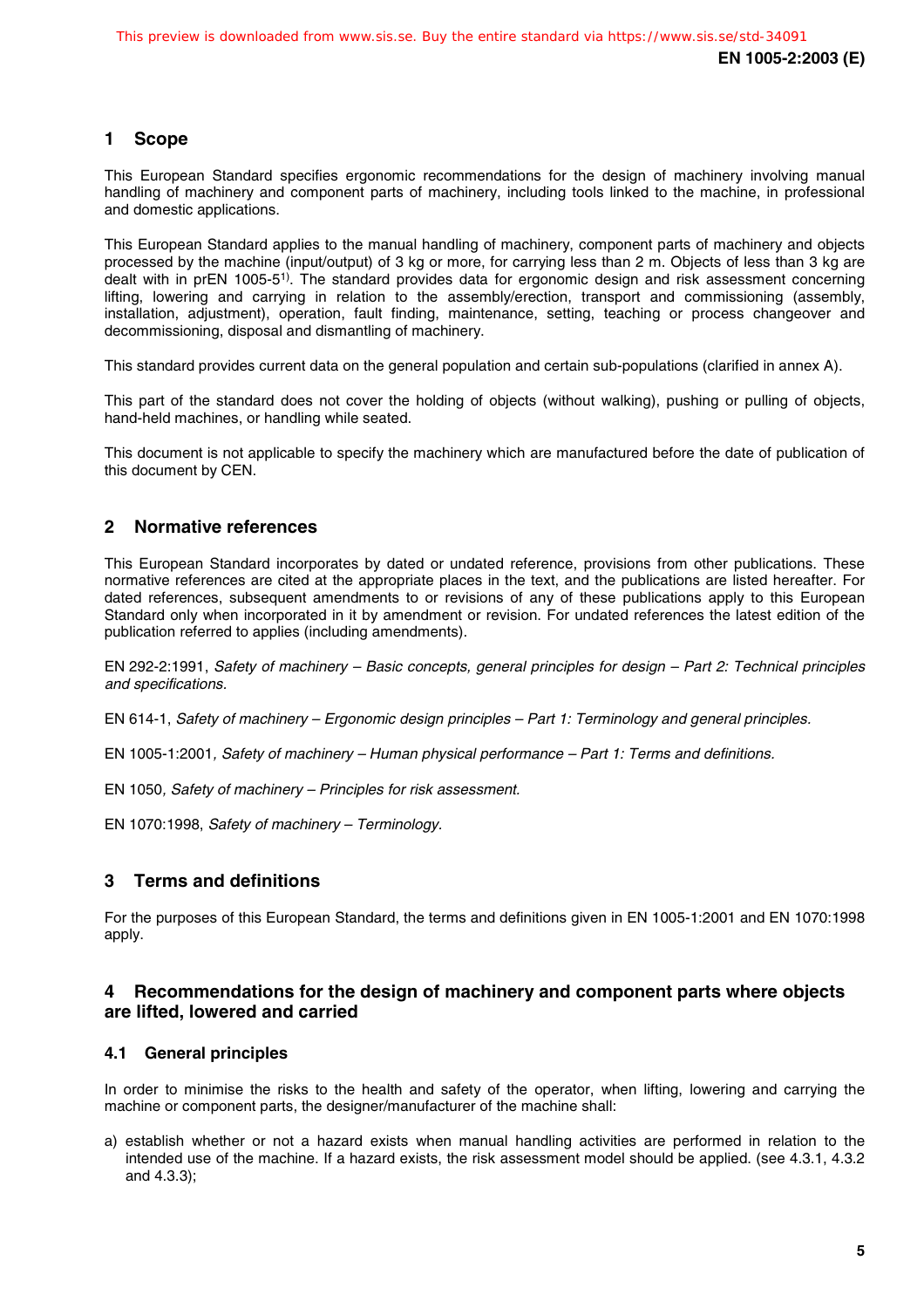- b) remove the hazard by excluding the need for manual handling activities (lifting, lowering and carrying) for the machinery or machinery-linked objects (see 4.2.1). If this is not possible, provide technical aids, additional to the system (see 4.2.2), and/or design/redesign the machinery and machinery-linked objects according to ergonomic principles (see 4.3);
- c) provide technical specifications and instructions so that machinery is used appropriately and in the intended manner covered by the risk assessment, technical specifications and instructions for use.

In all cases, the designer shall provide instructions concerning construction, transport and commissioning, use and decommissioning of the machinery (see 4.4) to prevent risks for safety and health.

Technical aids for manual handling should preferably be incorporated into the machinery design and the machine.

Health, safety and productivity are most likely to be optimised if an ergonomic approach is used in designing the system of work as a whole.

#### **4.2 Recommendations for the design of machinery**

#### **4.2.1 Systems without manual handling**

The best way to eliminate manual handling risks is to remove the need to handle manually. In general, those designing new systems of work or installing new systems of machinery should consider introducing an integrated handling system that fully utilises powered handling, rather than a manual system.

#### **4.2.2 Manual handling with technical aids**

Designers should ascertain whether suitable aids and equipment can be installed, particularly if the existing practice involves frequent manual handling of objects and manual handling of objects weighing more than the reference mass (see Table 1), or the precise movement of objects. Appropriate technical aids diminish or eliminate the risk of musculoskeletal injury but may induce risks, for example, by the need for maintenance work. They may also have implications for particular handling methods at subsequent points in the handling chain. Handling aids should be compatible with the rest of the work system, including layout and access routes. They should be effective for the full range of operational conditions likely to be encountered. In employing technical aids, more space could be required for access to allow appropriate working postures.

When designing systems including manual handling follow the recommendations given in 4.3.2.

When considering the limits for manually pushing and pulling of technical aids, reference should be made to EN 1005-3. When considering working postures, reference should be made to prEN 1005-41).

#### **4.3 Risk assessment and recommendations for the design of machinery and component parts involving manual handling**

#### **4.3.1 Approach to risk assessment**

To control the risks to an individual's health and safety, it is necessary for the designer to identify relevant hazards and to carry out an appropriate risk assessment. For general requirements of risk assessment, refer to EN 1050. Manual handling risks shall be reduced by applying ergonomic principles at the design stage of the machinery, see EN 614-1.

The risk assessment model presented here involves 3 methods. These methods have the same basis, but differ in their complexity of application.

The first method is a quick screening method. Method 2, an easy to handle method, shall be applied if the screening method indicates risks. Some additional risk factors can be taken into account in method 2. Method 3 is an extended assessment method, which assesses risks in a more thorough way and is supplemented by additional risk factors not presented in methods 1 and 2. All three methods have different levels of complexity. The most efficient approach is to begin the risk assessment by applying method 1 (the most simple one) and use methods 2 and/or 3 only if the assumptions and/or operational situations identified in method 1 are not met.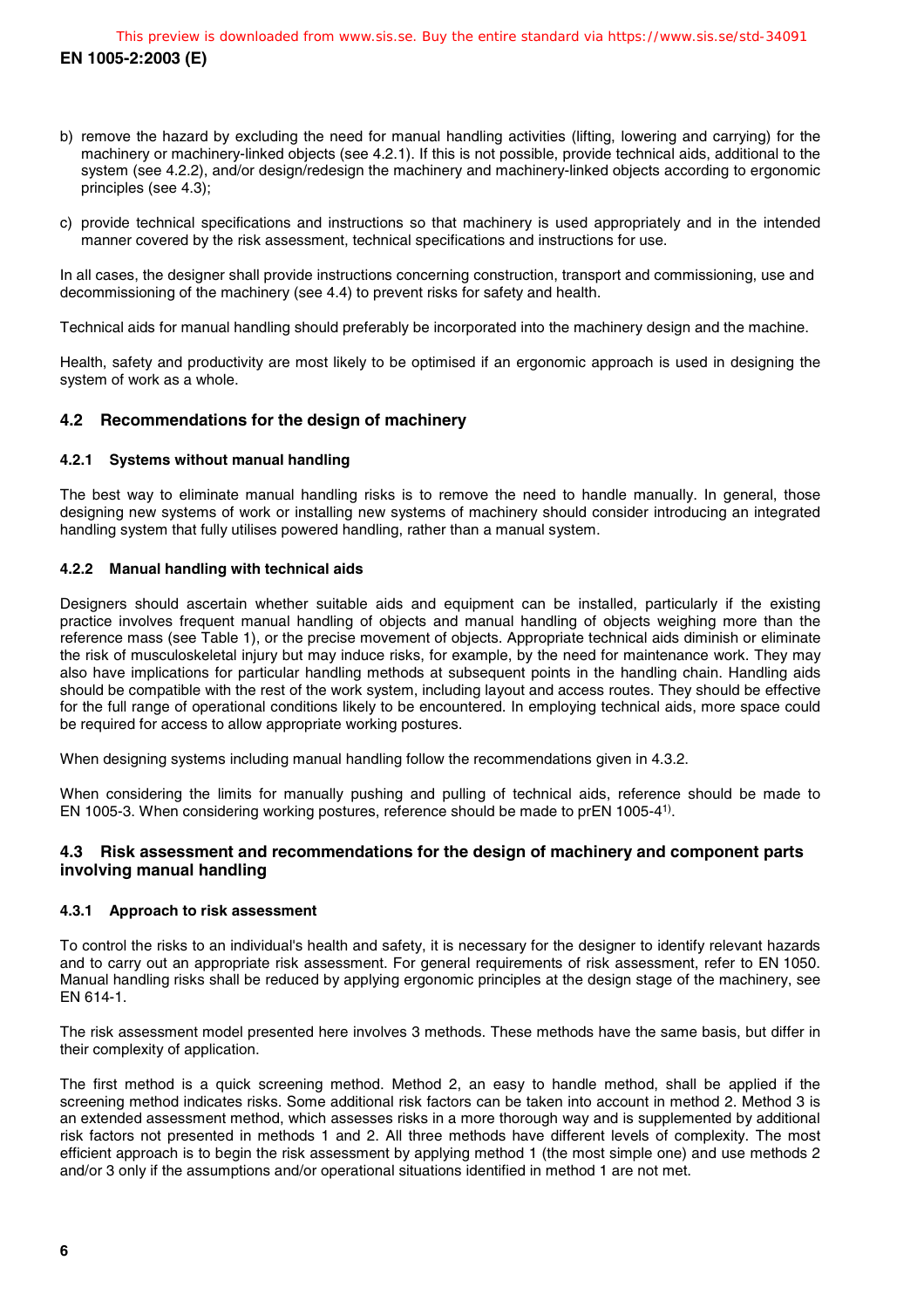

NOTE It is recommended to consider further steps to reduce risk factors to their lowest possible level.

#### **Figure 1 — Flowchart identifying the step-wise approach to assessment**

#### **4.3.2 Hazard identification, risk estimation, risk evaluation and recommendations for risk reduction by design**

In this paragraph recommendations for the design of a manual handling situation at a low risk level are given. The information is based on the state of the art of ergonomics. If these criteria are not met a risk assessment should be done.

The following aspects (see 4.3.2.1 to 4.3.2.3) shall be taken into account when assessing and reducing the risks.

#### **4.3.2.1 Objects**

#### **4.3.2.1.1 Mass**

The mass of the object (machines, machinery parts, input/output) includes everything connected with it such as packing, batteries, full magazines, etc. Technical aids needed for the manual handling activities are also included.

When designing machinery or components, the unit mass can be a hazard if an object is to be handled manually. To define the safe maximum limit for the mass refer to 4.3.3.

#### **4.3.2.1.2 Mass distribution/stability**

The object 's centre of gravity is determined by the distribution of mass. Wherever possible, the centre of gravity of the object should be within the object, distributed equally between both hands and positioned as close as possible to the body. While handling, movement of the object's centre of gravity should be constrained. When this is not possible (e.g. liquid), appropriate information should be marked on the object.

#### **4.3.2.1.3 Size**

Objects should be designed to be as compact as possible. When objects are gripped by both hands, the width of the object should not exceed shoulder width (approximately 60 cm) and the depth of the object should not exceed 50 cm (recommended to be 35 cm or less) in order to keep the load close to the body. The height of the object should be such that it does not obscure a person's visibility. If handling of the object needs one hand underneath and one hand above the object, the object should be redesigned.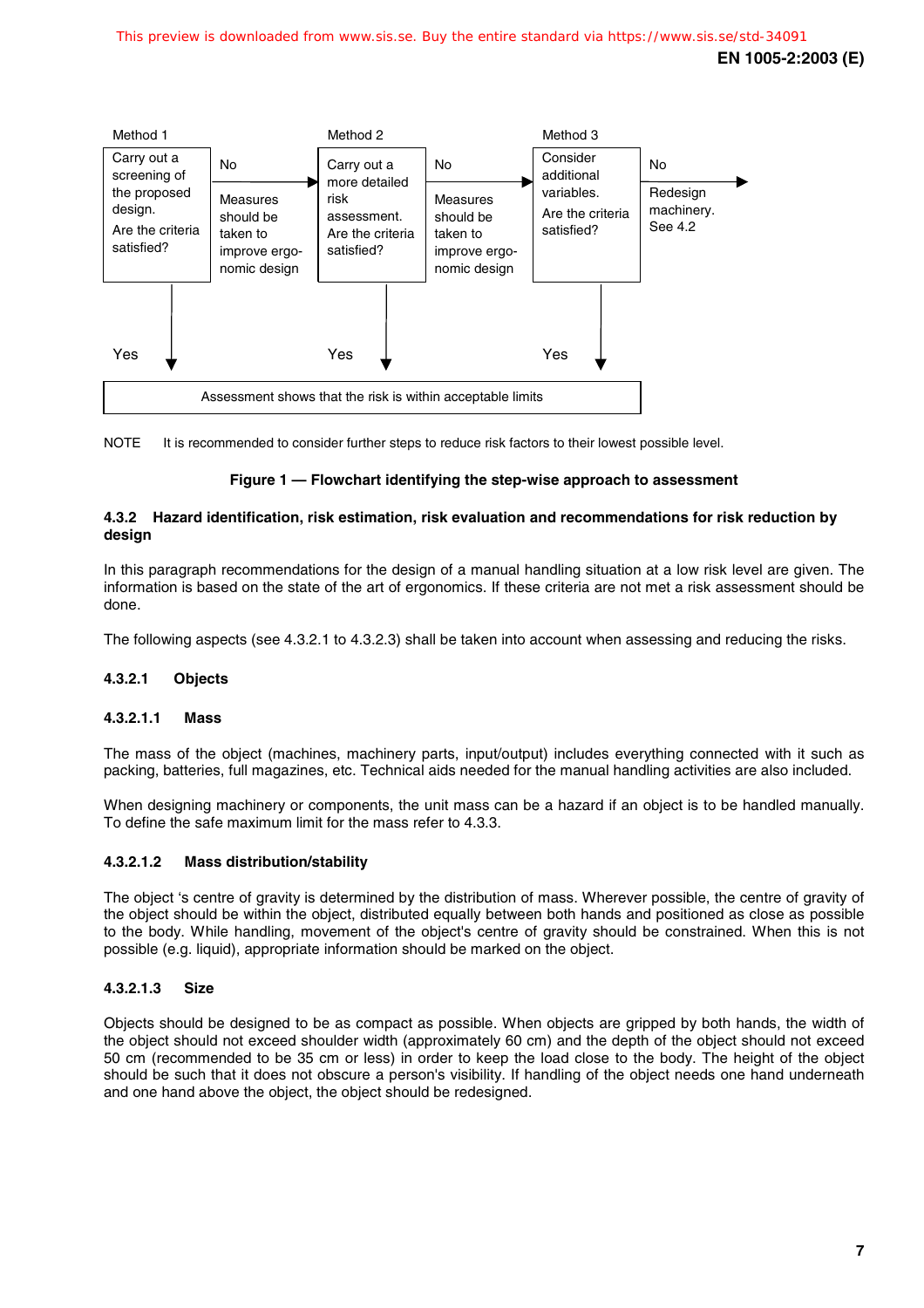#### **4.3.2.1.4 Grip/handles**

The surface properties of objects (including packaging materials of new component parts) should be suitable for handling. An object should be easy to grasp and hold and, therefore, should normally be equipped with handles or suitable cut-outs.

The placement of the handles should be consistent with the centre of gravity of the object and the type of action that is carried out, supporting to adopt the best working postures and movement during lifting and carrying. If the handle is supposed to be horizontal, this should be done by the machine. Handles should not have sharp edges or contain a risk of compressing the fingers. The shape of the handle should permit a hook-grip or power-grip with a neutral hand-arm posture.

The diameter of the handle should be between 2 cm and 4 cm.

The width of handle/cut-out should be a minimum of 12,5 cm to ensure clearance for a gloved hand, with 7 cm room above the fingers. The optimum shape of the handle should be cylindrical or elliptical. To assess the handgrip (coupling) go to 4.3.3.2. or 4.3.3.3.

#### **4.3.2.2 Operation-machine interface**

#### **4.3.2.2.1 Horizontal location and distance**

Obstruction between the object and the body, such that the object cannot be lifted, lowered or carried close to the body, is a hazard. The horizontal distance between the mid-point of the ankles and of the hands should be less than 25 cm. If the horizontal distance is greater than this value, a risk assessment should be carried out in accordance with 4.3.3.

#### **4.3.2.2.2 Vertical location and displacement**

The vertical grip position (measured from the knuckle of the middle finger to the ground) should be adjustable between 60 cm and 90 cm. Vertical displacement of the object should not exceed 25 cm. If the vertical distance is lower or higher, and/or the vertical displacement exceeds 25 cm, then a risk assessment should be carried out in accordance with 4.3.3.

#### **4.3.2.2.3 Frequency of operation**

Machinery should be designed so that manual handling at high frequency is avoided. It should be possible to regulate the frequency of the machine in relation to manual handling. A machinery design should, wherever possible, allow some degree of autonomy. To assess the risks arising from a combination of the frequency and mass, refer to 4.3.3.

#### **4.3.2.2.4 Working postures**

The designer should avoid awkward postures (e.g. twisting and bending, lifting from the ground) and prolonged activities which lead to body fatigue during manual handling, for every stage of machinery-operation (including assembly/erection, transport and commissioning, use and decommissioning). Occasional changes in posture should be provided (see prEN 1005-4).

#### **4.3.2.2.5 Manual carrying of loads**

In general, machines should be designed so that manual carrying is avoided. Where this is not possible, the maximum manual carrying distance should be as low as possible (less than 2 m).

#### **4.3.2.2.6 One-handed handling**

If an object is handled with one hand only it may be a hazard. If one-hand handling cannot be avoided a risk assessment should be carried out (see 4.3.3.3).